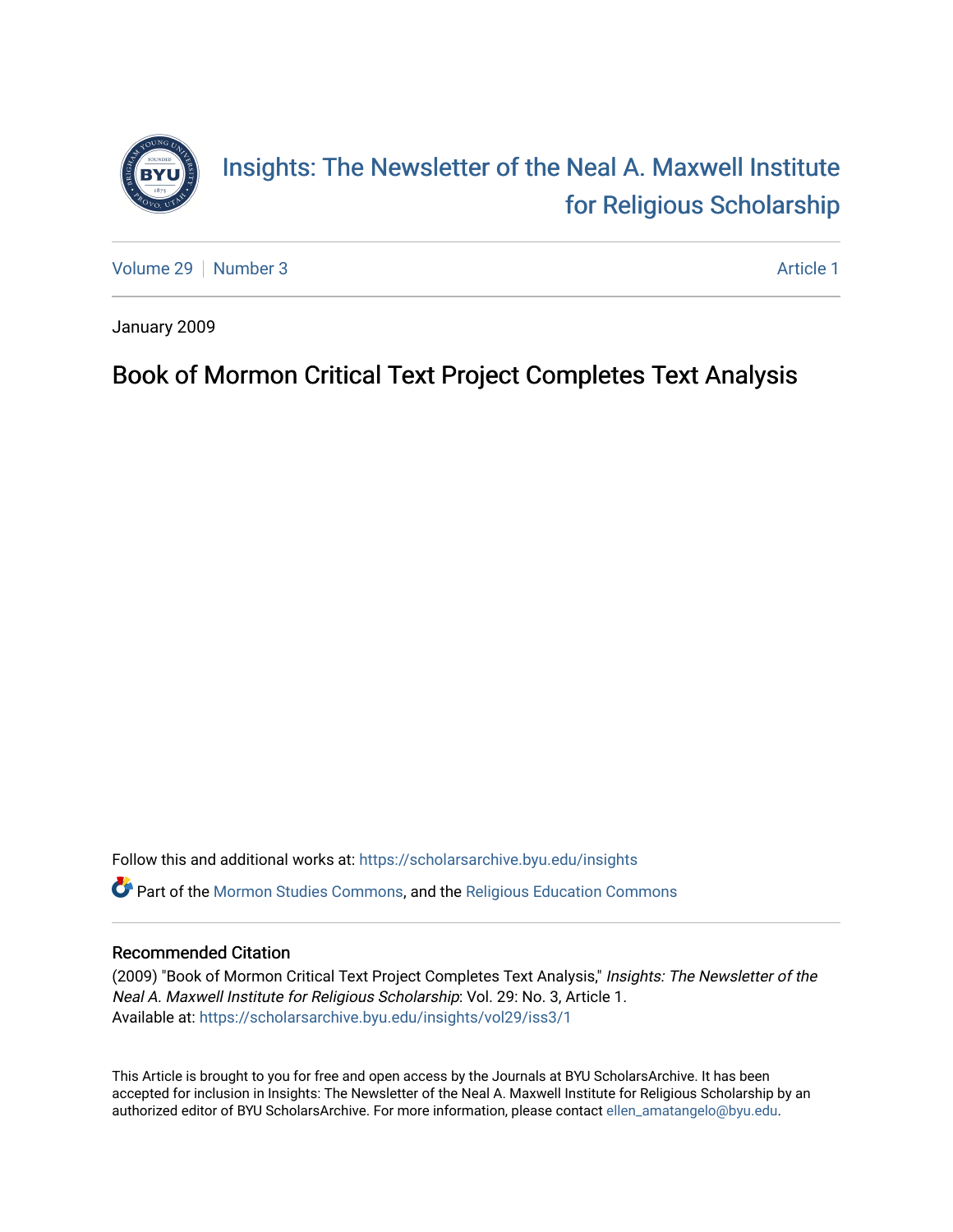**I N T H I S I S S U E**  Seminar for Scholars, page 4

Newest METI Volume, page 5 Upcoming FARMS Review, page 6

Volume 29 Number 3 2009

# **Book of Mormon Critical Text Project Completes Text Analysis**

INSIGE FRAME

sletter of the Neal A. Maxwell Institute for Religious Scholarship

⊕

The Maxwell Institute and Brigham Young University are pleased to announce the publication of part 6 of volume 4 of the Book of Mormon Critical Text Project, *Analysis of Textual Variants of the Book of Mormon*. Part 6 analyzes the text from 3 Nephi 19 through Moroni 10.

Royal Skousen, an internationally known professor of linguistics and English language at Brigham Young University, has been the editor of the Book of Mormon Critical Text Project since 1988.

This last part of volume 4 of the critical text of the Book of Mormon completes the basic textual analysis of the Book of Mormon. There is also an addenda section at the end of this part (covering almost 100 pages) that treats a number of additional conjectures to the text and, in a few cases, revises the analysis for several items already discussed in volume 4.

Now that part 6 is published, it is possible to reconstruct the "historical text of the Book of Mormon"—that is, the earliest text, including conjectural changes based on evidence from usage and scribal practice elsewhere in the text. Basically, the historical text is the original English-language text, to the extent that it can be determined by scholarly means.

Skousen's work has garnered praise from scholars familiar with Book of Mormon studies. Grant Hardy, professor of history at the University of North Carolina at Asheville and editor of *The Book of Mormon: A Reader's Edition,* describes Skousen and his project: "Skousen is a scholar's scholar. He examines everything, his arguments are meticulously reasoned, he uses all the available resources of modern academia, he is generous (often giving credit to students who came up with possible readings), he always gives full consideration to alternative explanations and inconvenient evidence, and he seems willing to go wherever the evidence leads. . . . As a historian who has spent his professional life working with critical editions of ancient texts, my response to Skousen's book is awe and humility."1

Terryl L. Givens, professor of literature and religion at the University of Richmond and author of *By the Hand of Mormon: The American Scripture that Launched a New World Religion*, says of one analysis in Skousen's work: "This strikes me as more than just careful editorial work. This is a brilliantly fashioned argument that is carefully reasoned, meticulously argued, and reliant upon the best kind of intellectual effort: because he gives both readings the full benefit of the doubt, conceives hypotheses that substantiate both readings, and scours the text for corroborating evidence. And he repeats this procedure hundreds of times."2

Skousen is currently working on volumes 3 and 5 of the Book of Mormon Critical Text Project. Volume 3 will describe in detail the history of the text of the Book of Mormon, including the editing of the text into standard English, and will also provide a description of the original English-language text of the book. Volume 5 will feature a computerized collation of the two Book of Mormon manuscripts (the original manuscript and the printer's manuscript) and 20 printed editions from 1830 to 1981. Volumes 3 and 5 are slated to appear in 2011 or 2012.

Part 6 of *Analysis of Textual Variants of the Book of Mormon* is available from the BYU Bookstore. ◆

#### **Notes**

1. Grant Hardy, "Scholarship for the Ages," *Journal of Book of Mormon Studies* 15/1 (2006): 48.

2. Terryl L. Givens, "The Book of Mormon Critical Text Project," *Journal of Book of Mormon Studies* 15/1 (2006): 35.

• • •

*Editor's Note:* The Maxwell Institute invited Professor Royal Skousen to describe part 6 of volume 4.

## Changes in the Text

The most important part of the critical text project is to analyze the textual variation in the text of the Book of Mormon and to recover the original text, to the extent possible. Here are four of the more significant cases of textual variation that are discussed in part 6:

**FOR MORE INFORMATION** The Neal A. Maxwell Institute for Religious Scholarship Brigham Young University Provo, Utah 84602 (801) 422-9229 (800) 327-6715 maxwellinstitute.byu.edu

⊕

**TO ORDER PUBLICATIONS** BYU Bookstore Provo, Utah 84602 (800) 253-2578 byubookstore.com

⊕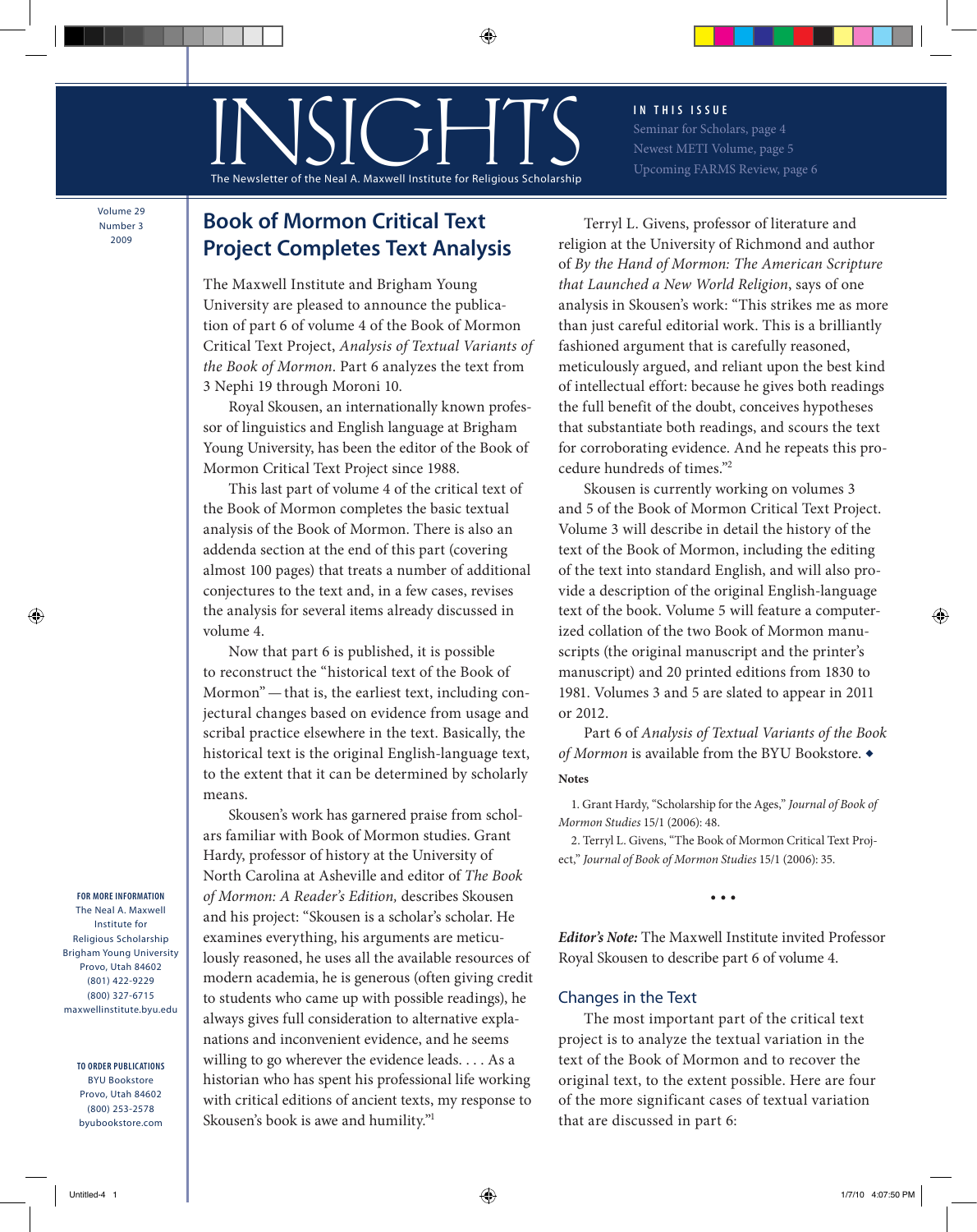# **INSIGHTS 29/3 | PAGE 2 | BOOK OF MORMON PROJECT 2009**

■ Mormon 8:28

yea it shall come in a day when the power of God shall be denied and churches become defiled and shall be lifted up in the pride of their hearts yea even in a day **when leaders of churches and teachers in the pride of their hearts** even to the envying of them who belong to their churches

There seems to be a missing predicate here for the phrase "yea even in a day when leaders of churches and teachers in the pride of their hearts". German Ellsworth, the Northern States Mission president at the turn of the last century, in his later editing (in 1907) of the 1905 LDS missionary edition, tried to deal with the apparent ellipsis here by supplying the words *shall rise*, thus "yea even in a day when leaders of churches and teachers **shall rise** in the pride of their hearts". The current LDS text has maintained Ellsworth's emendation. But internal evidence suggests that the missing words were *shall be lifted up*, thus "yea even in a day when leaders of churches and teachers **shall be lifted up** in the pride of their hearts". Note, in particular, the preceding language in this verse: "and churches become defiled and **shall be lifted up** in the pride of their hearts". The ellipted "shall be lifted up" is also supported by numerous occurrences of this phraseology elsewhere in the Book of Mormon text.

■ Ether 1:11–12 and Seth was the son of **Shiblon** and **Shiblon** was the son of Com

This is the only name listed in the genealogy at the beginning of the book of Ether that takes a different form later on in that book; namely, in Ether 11 the form of the name is *Shiblom* rather than *Shiblon.* Scribal evidence suggests that *Shiblon* was probably the original name of the Jaredite king in the book of Ether; it was written correctly in Ether 1, but later on in Ether 11 was incorrectly written as *Shiblom.* The probable source of the error was a tendency to produce a labial *m* after pronouncing the labial *b.* In the original manuscript for Alma 38:5, when Oliver Cowdery wrote down the name for the son of Alma, he initially wrote *Shiblom,* 

then erased the final *m* and wrote *n*. This scribal error provides support for an error tendency towards *Shiblom.*

■ Ether 1:41

⊕

go to and gather together thy flocks —both male and female—of every kind and also of the seed of the earth of every kind and thy **family** and also Jared thy brother and his **family** and also thy friends and their **families** and the friends of Jared and their **families**

In this verse, the printer's manuscript has the singular *family* when the reference is to an individual (thus the brother of Jared and his family as well as Jared and his family), but the plural *families* when the text refers to the brother of Jared's friends and to Jared's friends. In other words, each individual has one family. Unfortunately, the 1830 typesetter accidentally set *families* when referring to the family of the brother of Jared, probably because his eye caught the plural *families* in the next manuscript line ("& also thy friends & their **families**"). There is clearly no intent in the original text to assign more than one family to the brother of Jared; the singular reading of the original text should be restored here, even though the plural reading has caused some controversy, especially during the early 1900s.

■ Moroni 10:33

then are ye sanctified in Christ by the grace of God through the shedding of the blood of Christ which is in the covenant of the Father unto the remission of your sins that ye become **holy without spot**

The printer's manuscript here reads "holy without spot". All editions have kept the spelling *holy,* but one wonders if Joseph Smith didn't actually dictate *wholly.* There would have been no difference in pronunciation, nor much motivation for the scribe to have asked which word was intended. In other words, we have two possible readings here:

- . . . that ye become **holy**, without spot
- . . . that ye become **wholly** without spot

⊕